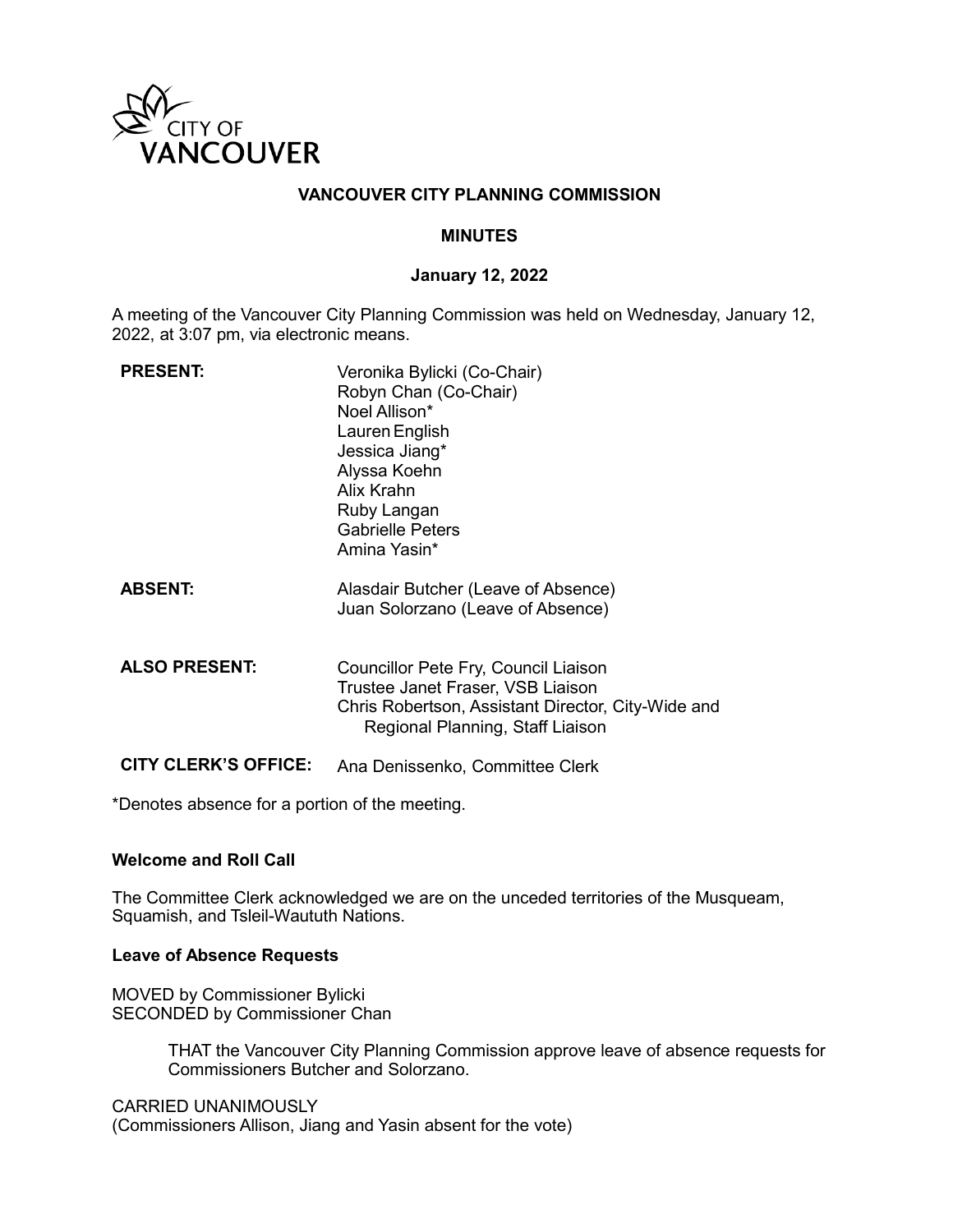# **Approval of Minutes**

MOVED by Commissioner Koehn SECONDED by Commissioner Chan

> THAT the Vancouver City Planning Commission approve the Minutes from the meeting of Wednesday, December 01, 2021 as circulated.

CARRIED UNANIMOUSLY (Commissioners Allison, Jiang and Yasin absent for the vote)

# **Notice of Upcoming Meetings**

The Committee Clerk informed the Commission that the next Standing Committee meeting will be held on January 26, 2022, and the next regular meeting will be held on February 9, 2022.

# **1. Elections**

Commissioners Bylicki and Chan were acclaimed as Co-Chairs of the Vancouver City Planning Commission, for terms ending December 31, 2022.

#### \* \* \* \* \*

*Commissioners Bylicki and Chan assumed the roles of Co-Chairs at this point in the meeting.*

\* \* \* \* \*

MOVED by Commissioner Peters SECONDED by Commissioner English

> THAT Commissioners Koehn and Yasin be appointed as alternating Urban Design Panel Representatives for one-year terms, ending on December 31, 2022.

CARRIED UNANIMOUSLY

(Commissioners Allison, Jiang and Yasin absent for the vote)

### **2. 2022 meeting schedule approval**

MOVED by Commissioner Chan SECONDED by Commissioner Krahn

> THAT the Vancouver City Planning Commission approve the 2022 meeting schedule below.

CARRIED UNANIMOUSLY (Commissioners Jiang and Yasin absent for the vote)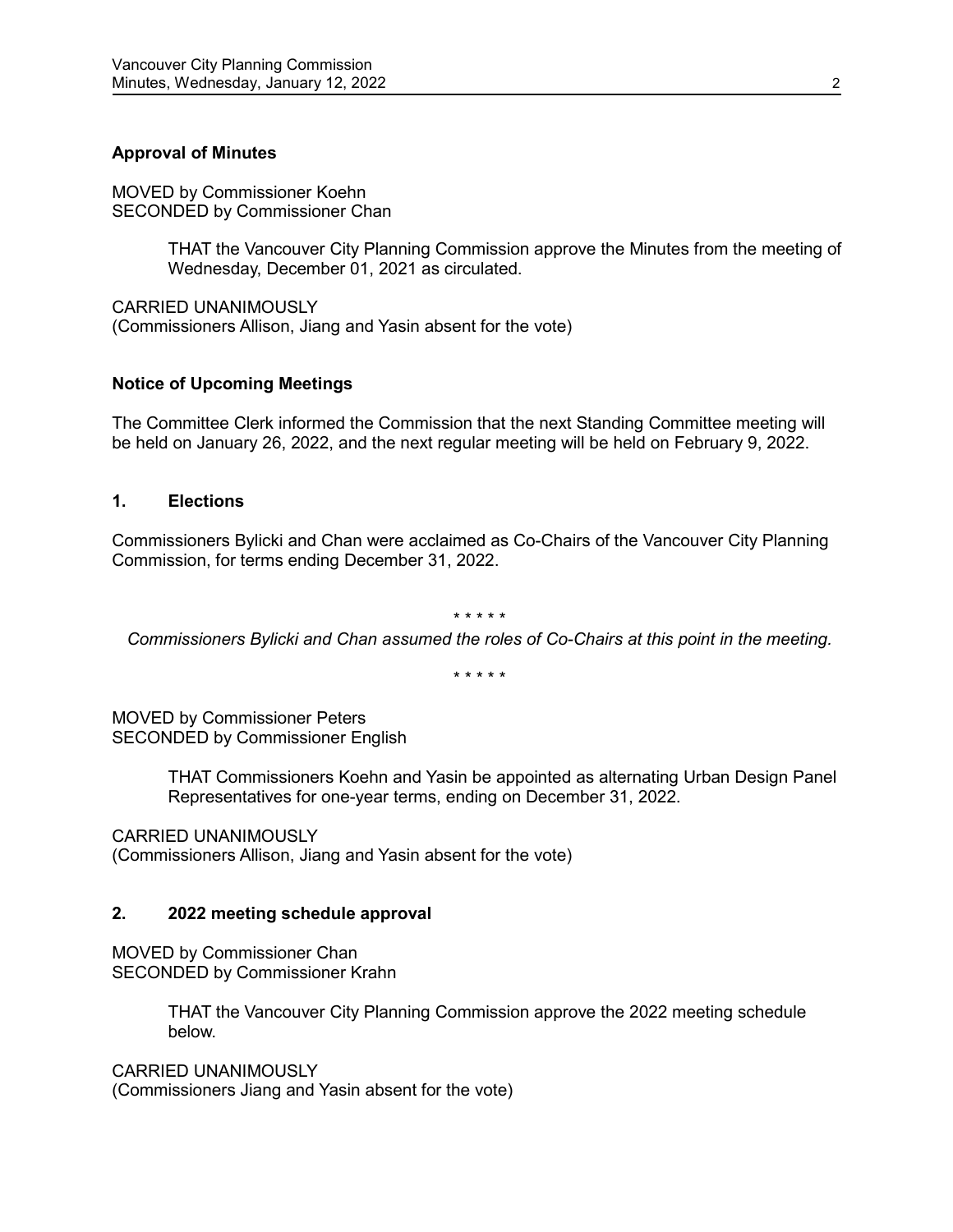| <b>Month</b> | <b>Date</b>    | <b>Time</b> | <b>Meeting Type</b>       | Webex/Hybrid  |
|--------------|----------------|-------------|---------------------------|---------------|
| January      | 5              | 4:00 PM     | <b>Standing Committee</b> | Webex         |
| January      | 12             | 3:00 PM     | <b>Regular Meeting</b>    | <b>Hybrid</b> |
| January      | 26             | 4:00 PM     | <b>Standing Committee</b> | Webex         |
| February     | 9              | 3:00 PM     | <b>Regular Meeting</b>    | <b>Hybrid</b> |
| February     | 23             | 4:00 PM     | <b>Standing Committee</b> | Webex         |
| March        | 9              | 3:00 PM     | <b>Regular Meeting</b>    | <b>Hybrid</b> |
| March        | 23             | 4:00 PM     | <b>Standing Committee</b> | Webex         |
| April        | 6              | 3:00 PM     | <b>Regular Meeting</b>    | <b>Hybrid</b> |
| April        | 20             | 4:00 PM     | <b>Standing Committee</b> | Webex         |
| May          | 4              | 3:00 PM     | <b>Regular Meeting</b>    | <b>Hybrid</b> |
| May          | 18             | 4:00 PM     | <b>Standing Committee</b> | Webex         |
| June         | $\mathbf{1}$   | 3:00 PM     | <b>Regular Meeting</b>    | <b>Hybrid</b> |
| June         | 15             | 4:00 PM     | <b>Standing Committee</b> | Webex         |
| June         | 29             | 3:00 PM     | <b>Regular Meeting</b>    | <b>Hybrid</b> |
| July         | 13             | 4:00 PM     | <b>Standing Committee</b> | Webex         |
| July         | 27             | 3:00 PM     | <b>Regular Meeting</b>    | <b>Hybrid</b> |
| September    | 7              | 3:00 PM     | <b>Regular Meeting</b>    | <b>Hybrid</b> |
| September    | 21             | 4:00 PM     | <b>Standing Committee</b> | Webex         |
| October      | 5              | 3:00 PM     | <b>Regular Meeting</b>    | <b>Hybrid</b> |
| October      | 19             | 4:00 PM     | <b>Standing Committee</b> | Webex         |
| November     | $\overline{2}$ | 3:00 PM     | <b>Regular Meeting</b>    | <b>Hybrid</b> |
| November     | 16             | 4:00 PM     | <b>Standing Committee</b> | Webex         |
| November     | 30             | 3:00 PM     | <b>Regular Meeting</b>    | <b>Hybrid</b> |
| December     | 14             | 4:00 PM     | <b>Standing Committee</b> | Webex         |

Regular meetings will be clerked by the Committee Clerk for the public record.

# **3. Liaison Reports**

Chris Robertson explained the Staff Liaison role for new Commission members.

Trustee Janet Fraser explained the role of VSB Liaison for new Commission members, shared the updates below, and subsequently responded to comments and questions:

- Main priority of the VSB at this time is children's safe return to schools;
- VSB is implementing the new PHO guidelines to ensure children's safety.

Councillor Fry reported on the following, and responded to questions:

- Joint meetings between City Council and VSB with communication and consultation purposes, but no decision-making capacity;
- Housing issues in Vancouver and ongoing research on predatory landlord practices.

### **4. Strategic Plan Discussion**